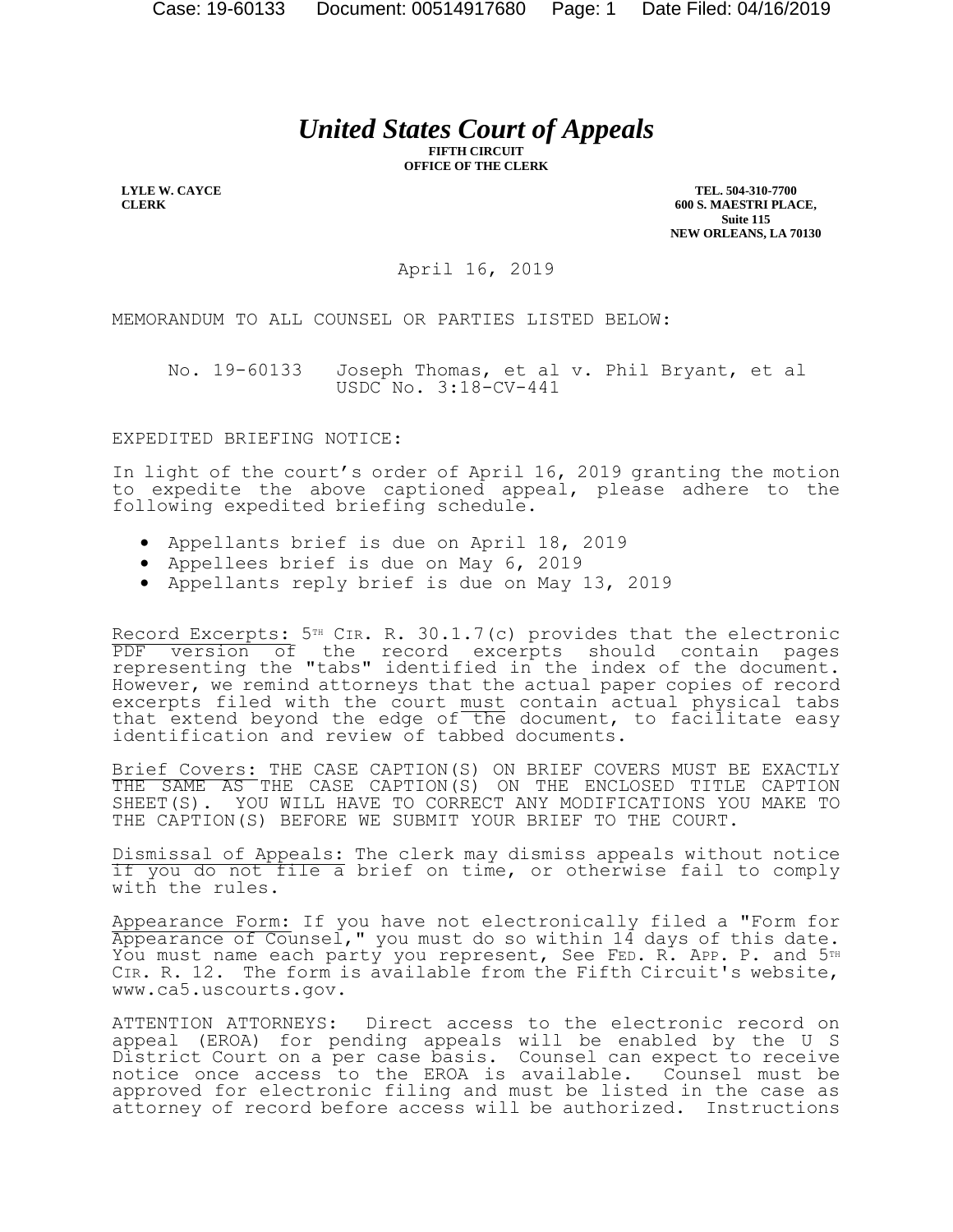for accessing and downloading the EROA can be found on our website at www.ca5.uscourts.gov/attorneys/attorney-forms/eroa\_downloads. Additionally, a link to the instructions will be included in the notice you receive from the district court.

Sealed documents, except for the presentence investigation report in criminal appeals, will not be included in the EROA. Access to sealed documents will continue to be provided by the district court only upon the filing and granting of a motion to view same in this court.

## **Guidance Regarding Citations in Pleadings.**

5<sup>TH</sup> CIR. R. 28.2.2 grants the Clerk the authority to create a standard format for citation to the electronic record on appeal. You must use the proper citation format when citing to the electronic record on appeal.

- A. In single record cases, use the short citation form, "ROA" followed by a period, followed by the page number. For example, "ROA.123."
- B. For multiple record cases, cite "ROA" followed by a period, followed by the Fifth Circuit appellate case number of the record referenced, followed by a period, followed by the page of the record. For example, "ROA.13-12345.123."

**Reminder as to Sealing Documents on Appeal:** Our court has a strong presumption of public access to our court's records, and the court scrutinizes any request by a party to seal pleadings, record excerpts, or other documents on our court docket. Counsel moving to seal matters must explain in particularity the necessity for sealing in our court. Counsel do not satisfy this burden by simply stating that the originating court sealed the matter, as the circumstances that justified sealing in the originating court may have changed or may not apply in an appellate proceeding. It is the obligation of counsel to justify a request to file under seal, just as it is their obligation to notify the court whenever sealing is no longer necessary. An unopposed motion to seal does not obviate a counsel's obligation to justify the motion to seal.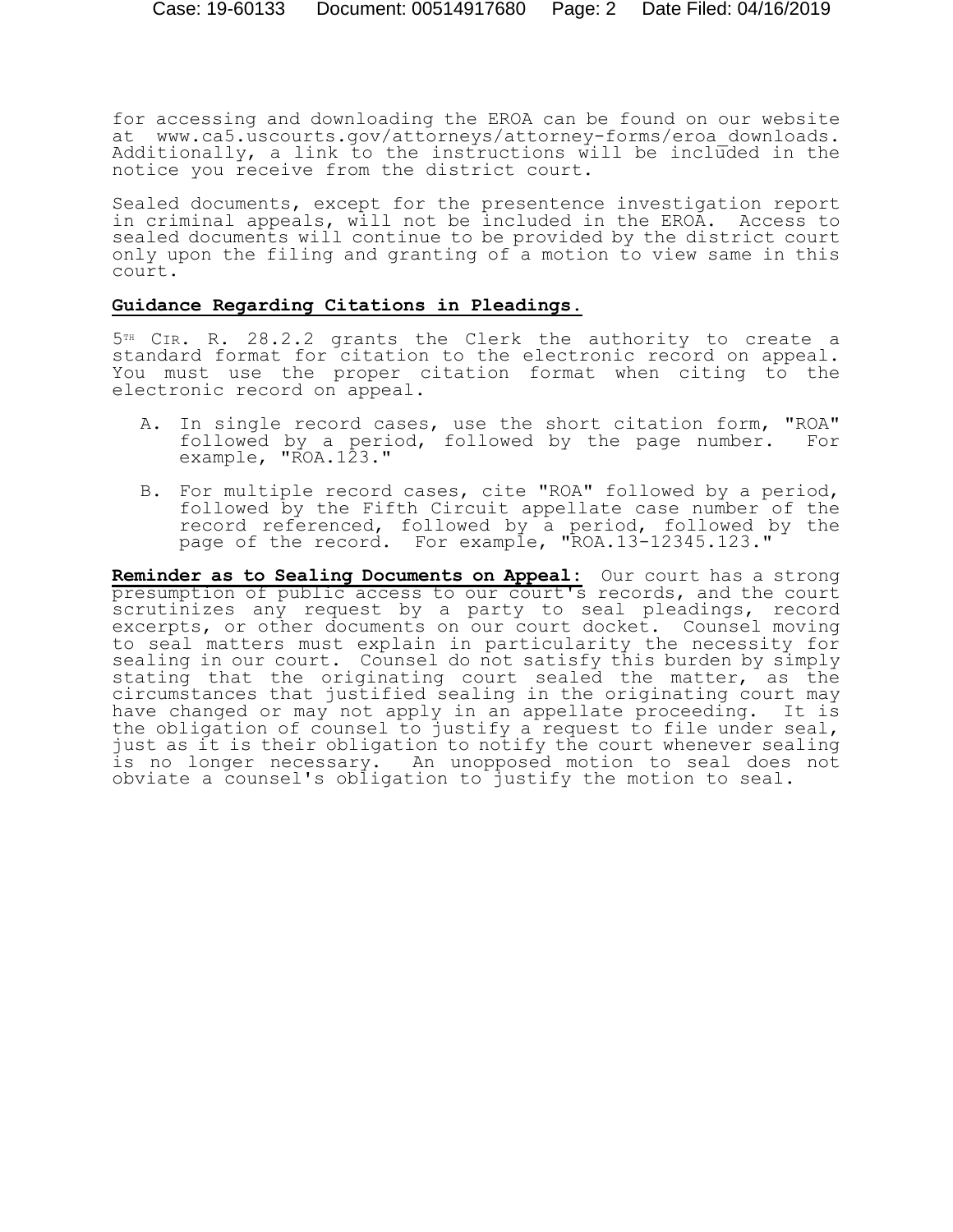Sincerely,

LYLE W. CAYCE, Clerk<br>Alusn Arpez

 $By:$ Allison G. Lopez, Deputy Clerk 504-310-7702

Enclosure

Mr. Brian Parker Berry Mr. Tommie S. Cardin Mr. Charles Edward Cowan Mr. Jon Marshall Greenbaum Mr. Robert Bruce McDuff Mr. T. Russell Nobile Mrs. Beth Levine Orlansky Mr. Joseph Henry Ros Ms. Caitlyn E. Silhan Mr. Ellis<sup>t</sup> Turnage Mr. Michael Brunson Wallace